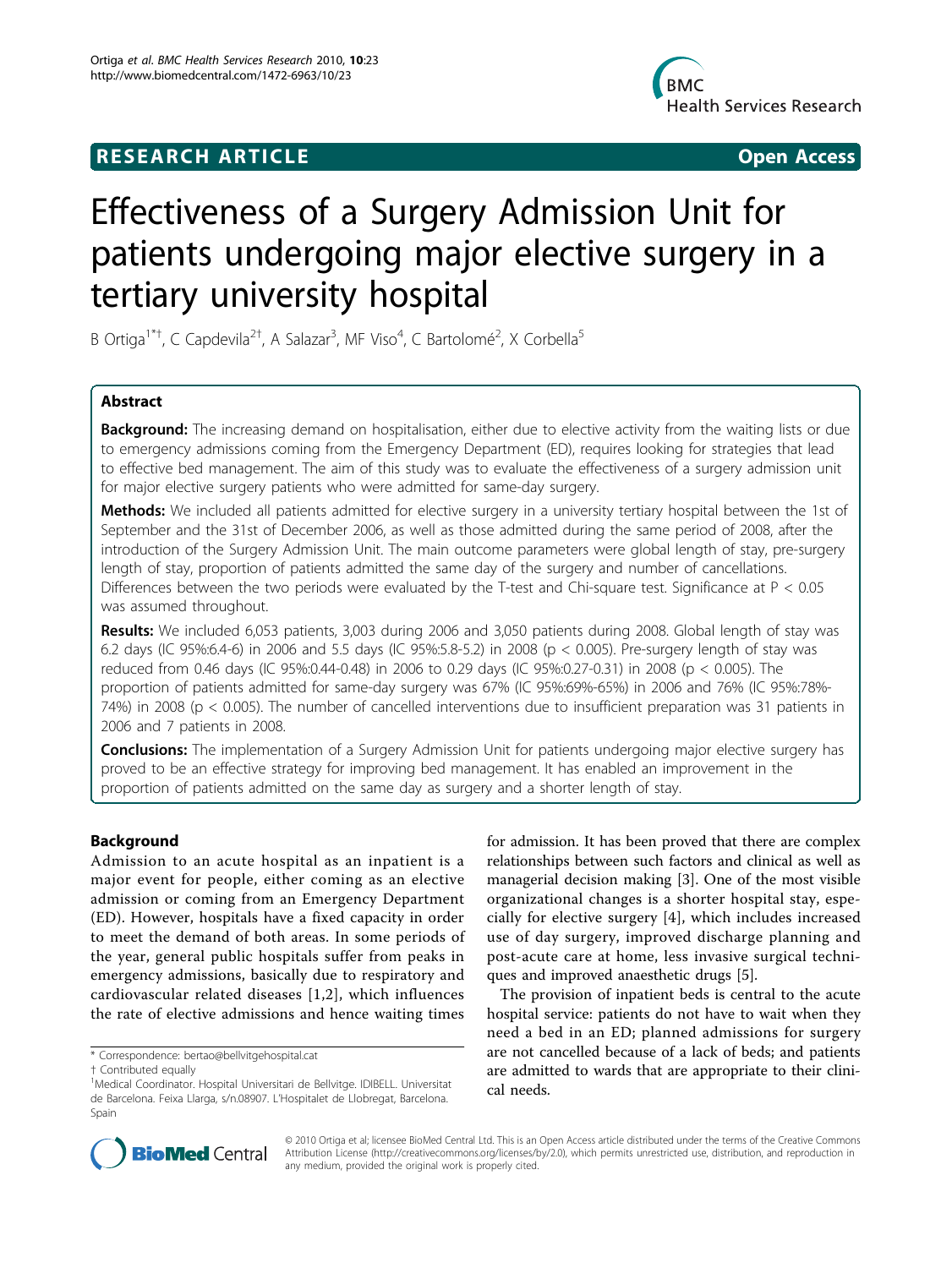Several studies have demonstrated that there is not any clinical reason for not admitting on the same day as surgery in elective surgery, except in a few cases [\[6](#page-4-0)-[8](#page-4-0)]. Traditionally, all surgical patients are hospitalised at least one day prior to surgery for being clerked, investigated and evaluated by the anaesthesiologist [[9\]](#page-4-0). At the moment, the preoperative anaesthetic assessment is performed in an outpatient visit and usually when the patient that is admitted to the hospital is waiting for a surgical procedure. Only a few cases require specific preoperative arrangements for surgery that recommend an admission the day before the intervention. However, there still are admissions the day before in order to avoid cancellations due to the lack of ward beds or to avoid delays in going to the theatre for earlier procedures [\[10](#page-4-0)].

The aim of this study was to evaluate the effectiveness of a Surgery Admission Unit in the reception of patients undergoing major elective surgery.

## Methods

This study was set in a 900-bed university tertiary hospital located in the metropolitan area of Barcelona (Spain). It belongs to the Spanish National Health Service, attends more than 120,000 emergency visits annually and the mean number of monthly elective admissions is 1,650 (IC 95%: 1.609-1.691), without day surgery. For our study, we included patients who underwent elective major surgery between the  $1<sup>st</sup>$  of September and the  $31<sup>st</sup>$  of December 2006 as well as those admitted during the same period of 2008, after the introduction of the Surgery Admission Unit.

The unit was comprised of 10 points of attendance located in three hospital wards. They were basically chairs for treatment and they were coordinated and organized by nurses who performed the reception of the patient and the preoperative preparation. Chair assignment was performed by the admissions team, who was also in charge of the hospital's bed management. Each chair allowed a maximum of three preparations per day, so the maximum capacity was 30 patients each day. In general, patients were admitted to the hospital two hours before surgery. Special instructions, diagnostic techniques, investigations or treatments from the admitting doctor were written in the admission form, as well as the inappropriateness of the preparation in a chair due to mobilization difficulties or any other reason. Patients were admitted to these chairs from 7:00 am to 12:00 am. There was a double nursing staff between 7:00 am to 8:00 am, as nurses begun one hour earlier while the night staff was still in the ward. That was the time when there was the highest number of patients to prepare. The expected maximum length of stay in the Admissions Unit ranged from 2-3 hours. Day surgery, minor surgery and emergency surgery were excluded from the study. General preparation pathways were uploaded to the hospital intranet.

Bed management was done through a centralized team, who placed emergency and elective patients in the most appropriate beds, allowed patient transfers between wards and checked patient discharge, in order to have a correct patient allocation and a global vision of the occupancy at any moment [[11\]](#page-4-0). In this context, chairs were used to prepare patients whose expected length of stay was over 48 hours, and during the surgery and recovery process there was time to get available beds as a consequence of the discharges of the day. Patients who underwent day surgery were admitted to a day surgery hospital and patients who were undergoing a short length of stay surgery also had a special ward that closed at weekends.

The following variables were recorded: patient demographics, main diagnosis and procedure, length of stay, causes of delay in sending the patient to theatre and reasons for cancellation. We did not look for ethical approval as the organizational change described in this study did not cause any change in the clinical management of the patients.

The main outcome measures were frequency of incidences that affected the theatre, surgery cancellations due to lack of preparation, proportion of patients admitted the same day as surgery, global length of stay, pre-surgery length of stay, mean number of emergency patients without a bed at 8:00 am and the percentage of emergency patients admitted.

Descriptive statistics in the form of percentages and means as well as their confidence intervals are presented. All statistical analysis was conducted using the Statistical Software Program (SPSS, Chicago IL) for Windows (version 14) [[12](#page-4-0)]. Differences between the two periods were evaluated by the T-test and Chisquare test. Significance at  $P < 0.05$  was assumed throughout.

## Results

We included 6,053 major surgery interventions, of which 3,003 were done in 2006 and 3,050 were done during the same period of 2008. In Table [1](#page-2-0) all the hospital's surgery specialities are listed with the number of all the admissions during the study period in 2006 and 2008. The number of these admissions that were for oncological reasons were included as well. Finally, in the last column, there is the number of patients prepared in the Surgery Admission Unit during the same period in 2008. The mean number of daily preparations using the chairs was 15, ranging from 12 to 24. The percentage of patients that could not be admitted to a chair was 5% (IC 95%: 3.7%-6.3).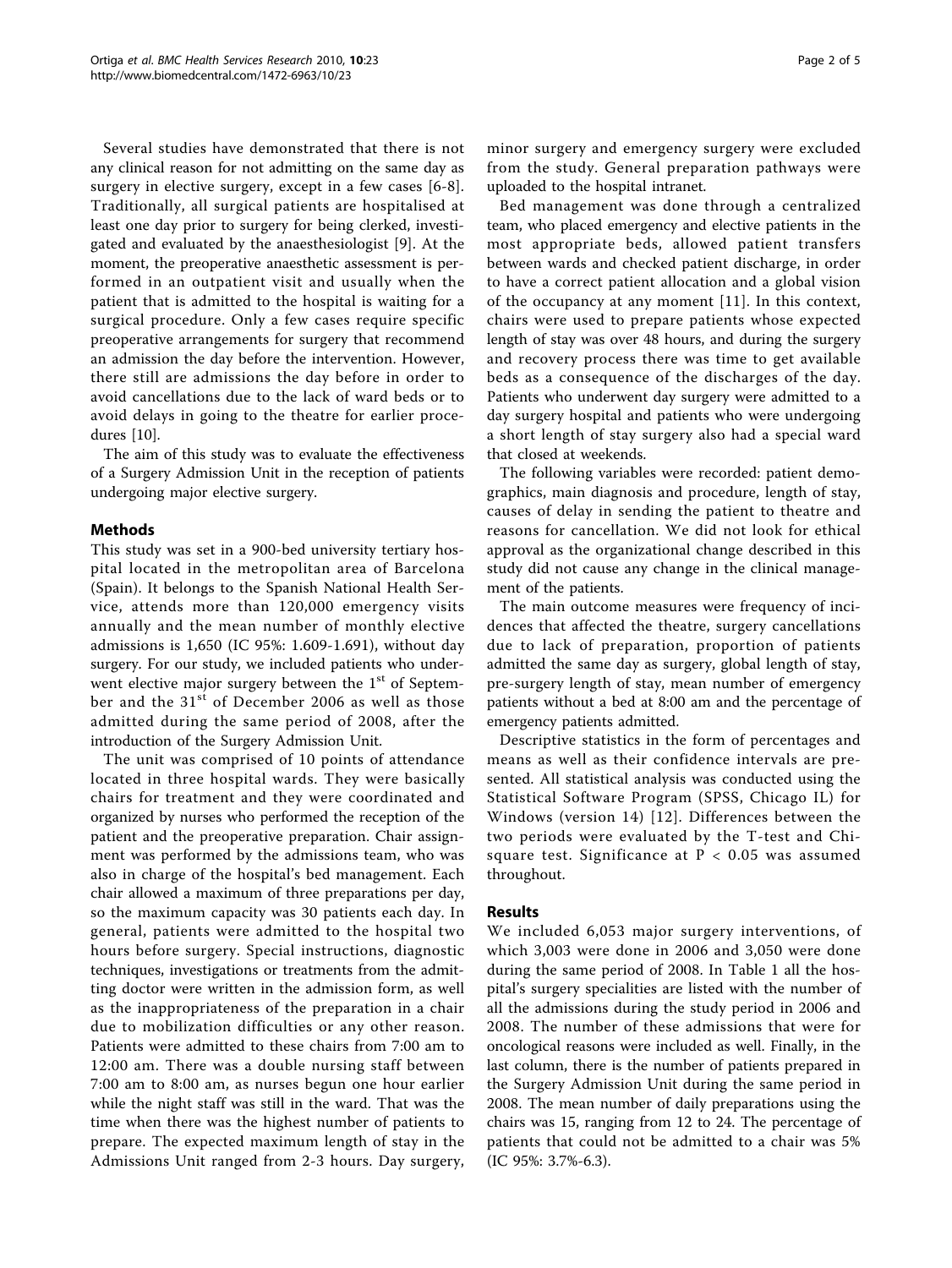| Speciality                   | 2006 |                            |      | 2008                       |                                  |  |
|------------------------------|------|----------------------------|------|----------------------------|----------------------------------|--|
|                              | n    | n (%) oncologic admissions | n    | n (%) oncologic admissions | Surgery admission unit (SAU) (%) |  |
| Vascular surgery             | 165  |                            | 137  | 1(1)                       | 13(9)                            |  |
| Cardiac surgery              | 254  | $\overline{\phantom{a}}$   | 210  | $\overline{\phantom{a}}$   | $\overline{\phantom{a}}$         |  |
| General surgery              | 582  | 137 (24)                   | 557  | 162 (29)                   | 167(30)                          |  |
| Maxilophacial                | 56   | 17(30)                     | 66   | 19 (29)                    | 29 (44)                          |  |
| Plastic surgery              | 193  | 95 (49)                    | 228  | 117(51)                    | 118 (52)                         |  |
| Thoracic surgery             | 127  | 49 (39)                    | 121  | 49 (40)                    | 97 (80)                          |  |
| Gynaecological               | 208  | 118(57)                    | 192  | 118(61)                    | 21(11)                           |  |
| Neurosurgery                 | 152  | 31(20)                     | 187  | 38 (20)                    | 66 (35)                          |  |
| Ophthalmology                | 68   | 4(6)                       | 117  | 14(12)                     | 36 (31)                          |  |
| Otorrinolaringology          | 332  | 64 (19)                    | 320  | 68 (21)                    | 112(35)                          |  |
| Traumatology and orthopedics | 433  | 8(2)                       | 445  | 5(1)                       | 212 (48)                         |  |
| Urology                      | 433  | 208 (48)                   | 470  | 198 (42)                   | 160(34)                          |  |
| Total                        | 3003 | 731 (24)                   | 3050 | 789(26)                    | 1031 (34)                        |  |

<span id="page-2-0"></span>Table 1 Surgery procedures and Surgery Admission Unit activity.

From the list of theatre incidences, we found that in 2006 there were 91 patients that were delayed because of late preparation and, in 2008, the number of these patients was 81(2.7%, IC 95%: 2.5-2.9) and 22 (2.2%, IC 95%: 2.1-2.3) of them were coming from the Surgery Admission Unit. Another reason for delays was not having the clinical files available with the patient. For this reason the number of delayed interventions was 59 in 2006 and 36 in 2008. The number of cancelled interventions due to insufficient preparation was 31 patients in 2006 and 7 patients in 2008.

The proportion of patients admitted on the same day as surgery was 67% (IC 95%:65%-69%) in 2006 and 76% (IC 95%:74%-78%) in 2008 (p < 0.005).

The patients' global length of stay included in our study was 6.2 days (IC 95%:6-6.4) in 2006 and 5.5 days (IC 95%:5.2-5.8) in 2008 (p < 0.005). Pre-surgery length of stay was reduced from 0.46 days (IC 95%:0.44-0.48) in 2006 to 0.29 days (IC 95%:0.27-0.31) in 2008 (p < 0.005).

The mean number of emergency patients without a bed at 8:00 am was 4.7 (IC 95%:4.29-5.11) patients per day in 2006 and 3.3 (IC 95%:2.93-3.67) patients per day in 2008 ( $P < 0.005$ ). The percentage of emergency visits that were finally admitted to the hospital was 10.1% (IC 95%:7%-13%) in 2006 and 10.6% (IC 95%:7%-14%) in 2008. The percentage of emergency admissions over global admissions was 50.5% (IC 95%:45%-56%) in 2006 and 49.0% (IC 95%:44%-54%) in 2008.

## **Discussion**

The implementation of a Surgery Admission Unit for patients undergoing elective surgery has proved to be an effective strategy to shorten the length of stay and increase the proportion of patients admitted on the same day as surgery. In addition, the number of beds

unnecessarily occupied for elective admissions decreased and therefore there were more beds available for emergency admissions. In consequence, with the same admissions there should have been less emergency patients waiting for a bed in the following morning at the ED. As we have seen in this study, the admission process and, therefore, variations in length of stay are largely in our control. There is a significant opportunity to redesign the patients' pathways and create important benefits for bed management. In our study, the surgery admission unit achieved a better bed usage allowing a mean number of 14 available beds daily, which may have prevented surgery cancellations or emergency admissions kept waiting for a bed.

The way hospital beds are managed affects the way other departments–such as operating theatres and ED– perform since they are dependent on bed availability [[13](#page-4-0)]. In turn, these other hospital departments have an impact on bed usage [\[14,15](#page-4-0)]. Departments that are inefficient can lengthen hospital stays and use beds unnecessarily [\[16](#page-4-0)]. Bed management issues therefore warrant high consideration within the hospital's management team. Some management teams have recognised this and the person in charge of patient pathways management is a member of the hospital's executive committee.

Almost 50 percent of hospital admissions involve nonemergency patients who have been on a waiting list, mostly for a surgical operation [[3\]](#page-3-0). Waiting dominates many citizens' impressions of hospital care. While they are waiting, patients may be in considerable pain and discomfort and this interferes with their normal lifestyle and it adds to the workload of primary care. In this context, elective surgery admissions in our hospital were traditionally admitted the day before in order to avoid cancellations because of a lack of beds. As a result,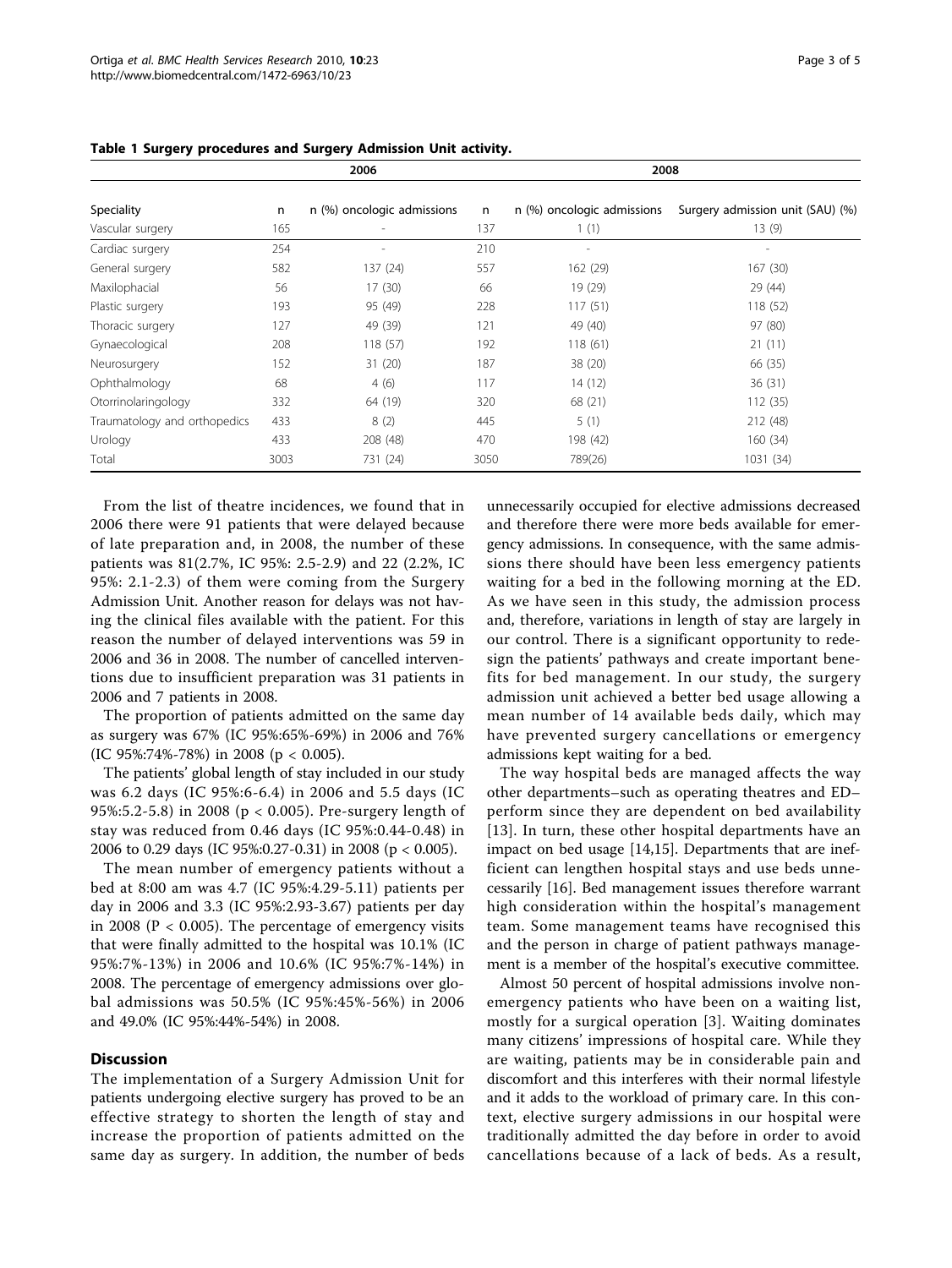<span id="page-3-0"></span>some beds were used unnecessarily [\[17](#page-4-0)] and that had a strong impact on emergency admissions. Some changes have been performed in order to gain efficiency in bed management, such as considering day surgery as the first option for some surgery processes [[18\]](#page-4-0), start planning discharge from the admission point through the short stay surgery units, which included patients that underwent surgery or diagnostic processes who had an expected length of stay under 72 hours and, finally, to change the admission process for elective surgery by promoting admission on the same day.

However, the surgery admission unit had some drawbacks. The most important was the delay with bed assignment when the surgery was finished. In this context, when patients were admitted each morning there were not any free beds in the hospital wards, and they had to wait until other patients left the hospital. In consequence, this delay impacted the rotation of patients in recovery theatres after the surgery and, finally, in operating theatres. At that particular time we did not have data to support this statement but improvements in hospital information systems are going to provide this information in the future. Another limitation of this unit was that some patients could not be admitted to a chair, so when planning patient admission and chair allocation, the admission staff had to take into account special needs and exceptions to this process. In addition, this intervention was implemented in only one hospital, so the study's generalizability is limited. We did not implement any other initiative in our hospital during the same period that could account for the differences observed.

In our experience, it is crucial that when the leaders of the hospital management team focus on efforts to promote admission on the same day as surgery, they should also promote early hospital discharge so that the patients admitted without a bed can be placed in the most appropriate bed as soon as possible after the surgery. In planned admissions, the discharge process should start at the point of admission as it is the mismatch between demand and capacity that creates the queues and bottlenecks in the system.

The most important limitation of this study was that we did not examine the cost-effectiveness of this intervention. However, the provision of beds, and all the supplies involved, accounts for much of the health systems' most expensive activity. According to this study we have shortened the length of stay of surgery patients and we can affirm that there were bed savings for the same health service provision. In addition, the rotation index per day of the chairs from the Surgery Admission Unit was at least three patients. All these results lead to the conclusion that this intervention could be cost effective.

## Conclusion

The efficient and effective management of inpatient beds is essential for the benefit of both patients and the hospital. This means that patients are admitted promptly to an appropriate bed and stay for no longer than is necessary. With the results that were reached with the surgery admission unit we have assessed a significant improvement in bed utilisation efficiency. Due to the shorter length of stay that was achieved we can say that our results could be associated with a decrease in overall costs to the hospital.

#### Acknowledgements

Several people have been instrumental in enabling this project to be completed. We would like to thank Silvia Salgado (Head of the Hospital Admission Unit), Marisa Ridao (Nursing Director), Lluis Murgui (Head Information Officer), José Luis Parra (Head Security Officer) and Sílvia Millat (Head Administration Officer).

#### Author details

<sup>1</sup>Medical Coordinator. Hospital Universitari de Bellvitge. IDIBELL. Universitat de Barcelona. Feixa Llarga, s/n.08907. L'Hospitalet de Llobregat, Barcelona. Spain. <sup>2</sup>Medical Subdirector. Hospital Universitari de Bellvitge. IDIBELL Universitat de Barcelona. Feixa Llarga, s/n.08907. L'Hospitalet de Llobregat, Barcelona. Spain. <sup>3</sup>Medical Director. Hospital Universitari de Bellvitge. IDIBELL Universitat de Barcelona. Feixa Llarga, s/n.08907. L'Hospitalet de Llobregat, Barcelona. Spain. <sup>4</sup>Nursing Coordinator. Hospital Universitari de Bellvitge IDIBELL. Universitat de Barcelona. Feixa Llarga, s/n.08907. L'Hospitalet de Llobregat, Barcelona. Spain. <sup>5</sup>Chief Executive. Hospital Universitari de Bellvitge. IDIBELL. Universitat de Barcelona. Feixa Llarga, s/n.08907. L'Hospitalet de Llobregat, Barcelona. Spain.

#### Authors' contributions

BO contributed to conception and design, acquisition of data, performed the statistical analysis and interpretation of data, as well as drafting the manuscript and adding all the comments from other authors; CC contributed to conception of the study as well as to the interpretation of data and to drafting the discussion of the manuscript; SA contributed to revising the manuscript critically for important intellectual content; VMF participated in participated in the program design and coordination and in the acquisition of data and in revising the draft manuscript; BC participated in revising the manuscript critically for important intellectual content; CX participated in revising the manuscript critically for important intellectual content.

## All authors read and approved the final manuscript.

#### Competing interests

The authors declare that they have no competing interests.

#### Received: 29 June 2009

Accepted: 22 January 2010 Published: 22 January 2010

#### References

- 1. Fullerton KJ, Crawford VLS: The winter bed crisis- quantifying seasonal effects on hospital bed usage. Q J Med 1999, 92:199-206.
- 2. Kendrick S, Frame S, Povey C: Beds occupied by emergency patients: long term trends in patterns of short term fluctuations in Scotland. Health Bull 1997, 55:167-175.
- 3. Waiting for elective admissions: Review of national findings. Audit Commission National Health Service. UK 2003.
- 4. Hoare J: [Medicine for managers: day surgery.](http://www.ncbi.nlm.nih.gov/pubmed/10171051?dopt=Abstract) Health Services Management 1992, 12-14.
- 5. Swayer RB: [General surgeons in the world of gatekeepers.](http://www.ncbi.nlm.nih.gov/pubmed/7491994?dopt=Abstract) Am J Surg 1995, 170:528-531.